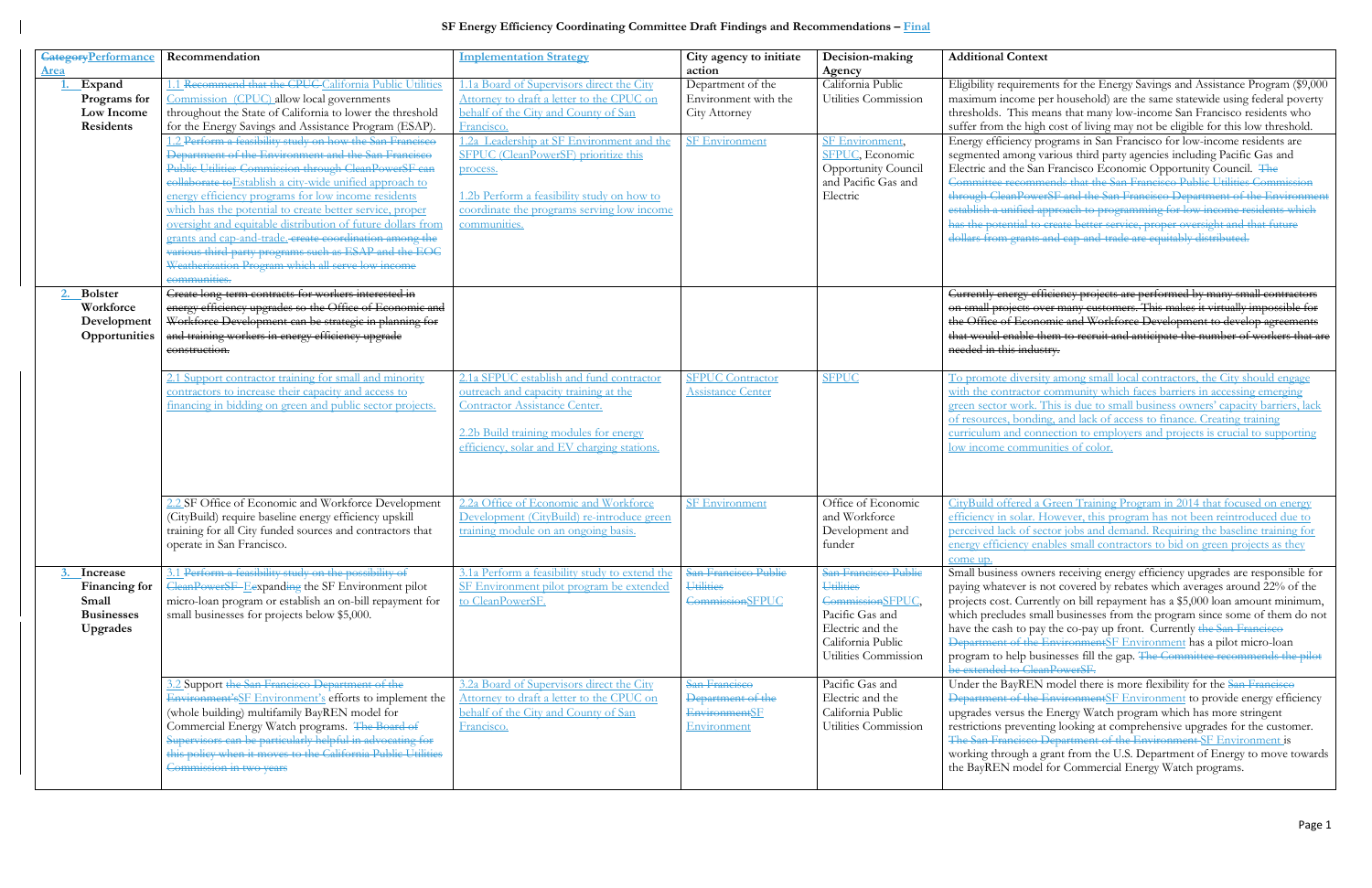## **SF Energy Efficiency Coordinating Committee Draft Findings and Recommendations – Final**

|                                           | Board of Supervisors supports3.3 Support pay for<br>performance at the San Francisco Public Utilities<br>Commission SFPUC and the San Francisco Department<br>of the EnvironmentSF Environment. Perform a feasibility<br>study to analyze if CleanPowerSF should support a pay for<br>performance program.                                                                                   | 3.3a Perform a feasibility study to analyze if<br>CleanPowerSF should support a pay for<br>performance program.                              | San Francisco Public<br><b>Utilities</b><br><b>CommissionSFPUC</b>                                                                          | San Francisco Public<br>Utilities<br><b>CommissionSFPUC</b>                                                                                | The rebate a<br>are made tha<br>code are not<br>therefore, th<br>movement fi<br>energy efficio                                                                                                                                                   |
|-------------------------------------------|----------------------------------------------------------------------------------------------------------------------------------------------------------------------------------------------------------------------------------------------------------------------------------------------------------------------------------------------------------------------------------------------|----------------------------------------------------------------------------------------------------------------------------------------------|---------------------------------------------------------------------------------------------------------------------------------------------|--------------------------------------------------------------------------------------------------------------------------------------------|--------------------------------------------------------------------------------------------------------------------------------------------------------------------------------------------------------------------------------------------------|
|                                           | 3.4 Form a model in which independent businesses of<br>similar type can be considered together in terms of energy<br>savings.                                                                                                                                                                                                                                                                | <b>TBD</b>                                                                                                                                   | San Francisco<br>Department of the<br>Environment                                                                                           | Small businesses                                                                                                                           | Small busine                                                                                                                                                                                                                                     |
| Streamline<br>the Process<br>for Upgrades | 4.1 Introduce an ordinance requiring that publicPublic<br>interfacing City agencies promote energy efficiency to<br>their clients as part of their department's Climate Action<br>Plan.                                                                                                                                                                                                      | 4.1a San Francisco Board of Supervisors<br>introduce an ordinance requiring this.                                                            | San Francisco Board of<br>Supervisors                                                                                                       | City agencies                                                                                                                              | There are ma<br>individuals c<br>climate actio<br>create reduct<br>Action Plan.<br>departments<br>with clients i<br>interactions:                                                                                                                |
|                                           | 4.2 Increase the flexibility of historic preservation<br>requirements so that windows, doors, exterior and interior<br>walls and other building elements can be made out of<br>more efficient and less expensive materials as long as the<br>finished look maintains the historic visual integrity.                                                                                          | 4.2a Amend the historic preservation rules<br>to include energy efficient materials.                                                         | San Francisco<br>Department of the<br><b>Environment</b> SF<br>Environment                                                                  | San Francisco<br>Department of City<br>Planning                                                                                            | Window repl<br>option. The<br>other option<br>maintenance                                                                                                                                                                                        |
|                                           | 4.3 San Francisco Public Utilities Commission and the San<br>Francisco Department of the Environment work with<br>other CCAs Create shared leaning on lessons learned for<br>energy efficiency and workforce development (e.g.<br>Richmond Build workforce development program, on-bill<br>financing) with other Bay Area Community Choice<br>Aggregators (CCAs)                             | 4.3a SFPUC and the SF Environment<br>outreach to staff at other Bay Area<br>Community Choice Aggregators to craft<br>programs.               | <b>SFPUC</b> and SF<br>Environmentan<br>Francisco Public Utilities<br>Commission and San<br>Francisco Department of<br>the Environment      | <b>SFPUC</b> and SF<br>EnvironmentSan<br>Francisco Public<br>Utilities Commission<br>and San Francisco<br>Department of the<br>Environment | Marin Clean<br>providing en<br>workforce de<br>their success                                                                                                                                                                                     |
|                                           | 4.4 San Francisco Public Utilities Commission and the San<br>Francisco Department of the Environment San Francisco<br>offers Customer-friendly programs for energy and water<br>efficiency, along with renewables and storage options.                                                                                                                                                       | 4.4a SFPUC offers on-bill repayment for<br>energy and water upgrades to multi-family<br>affordable properties.                               | <b>SFPUC</b> and SF<br>EnvironmentSan<br>Francisco Public Utilities<br>Commission and the San<br>Francisco Department of<br>the Environment | San Francisco Public<br><b>Utilities</b><br><b>CommissionSFPUC</b>                                                                         | Currently the<br>is potential to<br>programs tha<br>non-profit m<br>outside of th<br>recommends<br>Environmen<br>continue to v<br>efficiency pro<br>Environmen<br>programs pro<br>building own<br>2001 (curren<br>has the knov<br>energy efficio |
|                                           | 4.5 Recommend that the California Public Utilities<br>Commission coordinate its energy efficiency and demand<br>management programs, the CPUC programs and<br>California ISO's demand response program have<br>coordinated proceedings schedules and processes, and that<br>consumers can take advantage of the financial incentives<br>available from all three energy management programs. | 3.2a Board of Supervisors direct the City<br>Attorney to draft a letter to the CPUC on<br>behalf of the City and County of San<br>Francisco. | San Francisco<br>Department of the<br><b>EnvironmentSF</b><br>Environment                                                                   | California Public<br>Utilities Commission                                                                                                  | California's e<br>proceedings<br>the Californi<br>energy efficio<br>program's or                                                                                                                                                                 |

mount available to the commercial sector is only for changes that at surpass current code. This means that businesses far behind eligible to receive incentives for the savings coming up to code; he incentives are relatively small compared to the cost. There is a rom paying for each measure such as a lightbulb retrofit, to create ency based on actual energy savings.

sses receive higher subsidies in the SF Energy Watch program

any opportunities for encouraging energy efficiency upgrades when ome into contact with City agencies. To reach San Francisco's on goals City departments track their green house gas emissions and tion plans in an annual report called the departmental Climate The Committee recommends the energy efficiency planning by extend beyond the activity of the department to how interactions is helping the City increate energy efficiency and how the are helping the City meet its green house gas reduction goals. lacements are currently required to be wood, a much more costly City has a policy opposing the use of vinyl; however, there are is for windows, i.e. fiberglass, that are paintable, require little , and significantly less expensive.

Energy and Sonoma Clean Power have established programs on ergy efficiency incentives including on-bill repayment and evelopment. It would be useful for San Francisco to learn from es and challenges as we develop programs for CleanPowerSF.

ese programs don't exist as CleanPowerSF is brand new, and there o serve hard to reach populations by designing innovative at make it easier for owners to undertake efficiency upgrades. For nanaged affordable multi-family housing, this is especially useful ne 10-15 year financing lifecycle of the buildings. The Committee that the San Francisco Department of the Environment SF It and the San Francisco Public Utilities CommissionSFPUC work together on the development and implementation of energy ograms. The San Francisco Department of the EnvironmentSF It currently operates multiple private sector energy efficiency oviding services to thousands of businesses, property managers, hers and tenants in multiple languages throughout the city since 1t funding through BayREN, PG&E, CEC, and USDOE). SFPUC vledge, infrastructure and track record to develop and implement ency for municipal buildings.

energy demand response and management programs are separate and on a separate schedule from energy efficiency proceedings and ia Public Utilities Commission does not allow beneficiaries of ency programs to receive financial incentives from more than one exprograme in agency's funding stream.